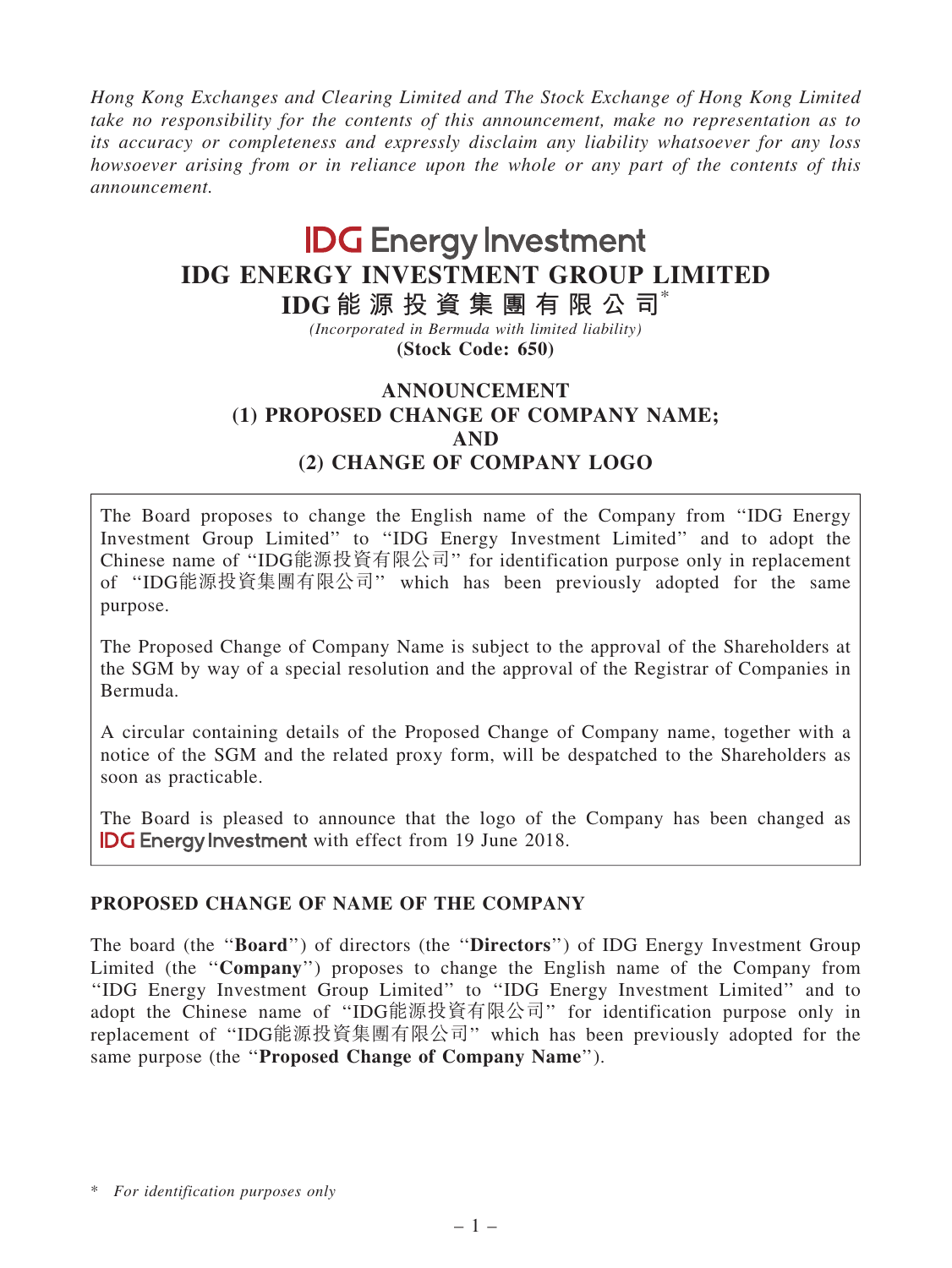# REASONS FOR THE PROPOSED CHANGE OF COMPANY NAME

The Board considers that the Proposed Change of Company Name can promote and strengthen the Company's corporate image and enable the Company to better identify and obtain business opportunities for future development. As such, the Board is of the view that the Proposed Change of Company Name is in the best interests of the Company and the shareholders of the Company (the ''Shareholders'') as a whole.

#### CONDITIONS OF THE PROPOSED CHANGE OF COMPANY NAME

The Proposed Change of Company Name is subject to the following conditions:

- (1) the passing of a special resolution by the Shareholders at a special general meeting of the Company (the ''SGM'') approving the Proposed Change of Company Name; and
- (2) the Registrar of Companies in Bermuda approving the change of the English name of the Company from ''IDG Energy Investment Group Limited'' to ''IDG Energy Investment Limited''.

Subject to the satisfaction of the conditions set out above, the Proposed Change of Company Name will take effect from the date on which the Company's new English name is entered on the Register of Companies by the Registrar of Companies in Bermuda in place of the Company's existing English name. After the Proposed Change of Company Name with the Registrar of Companies in Bermuda has become effective, the Company will carry out the necessary filing and/or registration procedures in Hong Kong.

# EFFECTS OF THE PROPOSED CHANGE OF COMPANY NAME

The Proposed Change of Company Name will not, by itself, affect any of the rights of the Shareholders. Save for the change of stock short names of the Company to be announced by the Company, the trading arrangements for the shares of the Company (the ''Shares'') on The Stock Exchange of Hong Kong Limited (the ''Stock Exchange'') will not be affected.

All existing share certificates of the Company in issue bearing the existing name of the Company will, after the Proposed Change of Company Name becoming effective, continue to be evidence of title to such Shares and will remain valid for trading, settlement, registration and delivery purposes. Accordingly, there will not be any arrangement for free exchange of the existing share certificates of the Company for new share certificates bearing the new name of the Company. Any new share certificates of the Company issued after the Proposed Change of Company Name has become effective will bear the Company's new name.

Upon the Proposed Change of Company Name becoming effective, and subject to the confirmation of the Stock Exchange, the English and Chinese stock short names of the Company will also be changed.